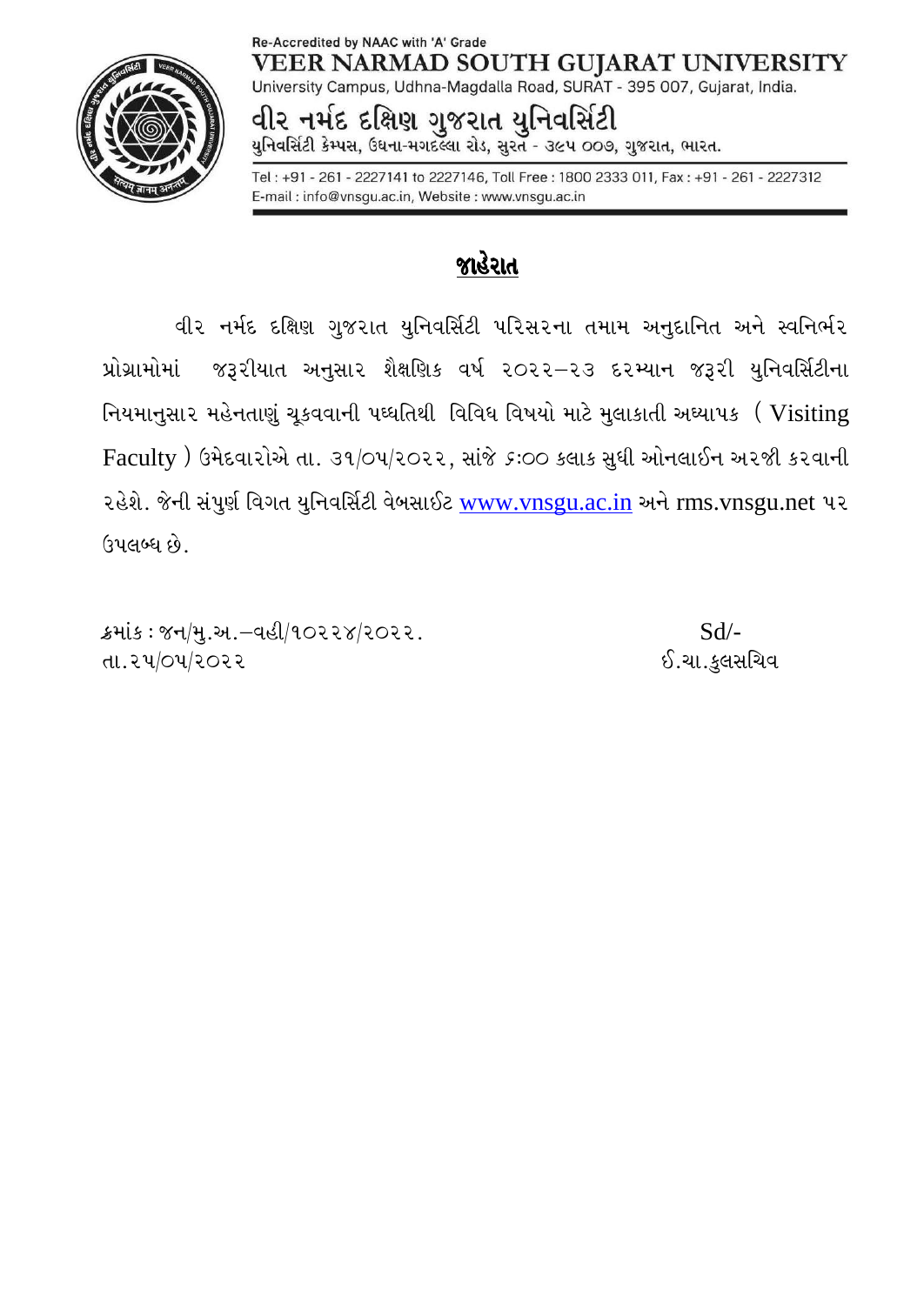### Re-Accredited by NAAC with 'A' Grade



VEER NARMAD SOUTH GUJARAT UNIVERSITY<br>University Campus, Udhna-Magdalla Road, SURAT - 395 007, Gujarat, India.

# વીર નર્મદ દક્ષિણ ગુજરાત યુનિવર્સિટી<br>યુનિવર્સિટી કેમ્પસ, ઉધના-મગદલ્લા રોડ, સુરત - ૩૯૫ ૦૦૭, ગુજરાત, ભારત.

Tel: +91 - 261 - 2227141 to 2227146, Toll Free: 1800 2333 011, Fax: +91 - 261 - 2227312 E-mail: info@vnsgu.ac.in, Website: www.vnsgu.ac.in

| <b>Position of Visiting Faculties various Programmes</b><br>Employment Notice No. જન/મુ.અ. - વહી/૧૦૨૨૪/૨૦૨૨, તા. ૨૫/૦૫/૨૦૨૨ |                                                                                                      |
|-----------------------------------------------------------------------------------------------------------------------------|------------------------------------------------------------------------------------------------------|
| Sr.                                                                                                                         | <b>Subject (Specialization)</b>                                                                      |
| No.<br>$\mathbf{1}$                                                                                                         | <b>Aquatic Biology</b>                                                                               |
| $\overline{2}$                                                                                                              | Zoology/Fishery                                                                                      |
|                                                                                                                             |                                                                                                      |
| 3                                                                                                                           | <b>Fishery Biology</b>                                                                               |
| $\overline{4}$                                                                                                              | Biotechnology                                                                                        |
| 5                                                                                                                           | Microbiology                                                                                         |
| 6                                                                                                                           | <b>Bioinformatics</b>                                                                                |
| $\overline{7}$                                                                                                              | <b>PGDMLT</b>                                                                                        |
| 8                                                                                                                           | Inorganic Chemistry                                                                                  |
| 9                                                                                                                           | <b>Analytical Chemistry</b>                                                                          |
| 10                                                                                                                          | Physical Chemistry                                                                                   |
| 11                                                                                                                          | Organic Chemistry                                                                                    |
| 12                                                                                                                          | Mathematics                                                                                          |
| 13                                                                                                                          | Physics with Theoretical                                                                             |
| 14                                                                                                                          | <b>Material Science</b>                                                                              |
| 15                                                                                                                          | Electronics                                                                                          |
| 16                                                                                                                          | Physics with Electronics                                                                             |
| 17                                                                                                                          | M.Sc. Statistics                                                                                     |
| 18                                                                                                                          | Zoology                                                                                              |
| 19                                                                                                                          | Interior Design B.I.D. (4 Years), B.Arch.(5 Years), M.I.D. (2 Years), M.Arch.<br>$(2 \text{ Years})$ |
| 20                                                                                                                          | Comparative Literature                                                                               |
| 21                                                                                                                          | English                                                                                              |
| 22                                                                                                                          | Economics                                                                                            |
| 23                                                                                                                          | Painting (Specialization)                                                                            |
| 24                                                                                                                          | Painting (Printmaking)                                                                               |
| 25                                                                                                                          | Painting (Foundation Preparatory)                                                                    |
| 26                                                                                                                          | Sculpture (Specialization)                                                                           |
| 27                                                                                                                          | Sculpture (Pottery & Ceramics)                                                                       |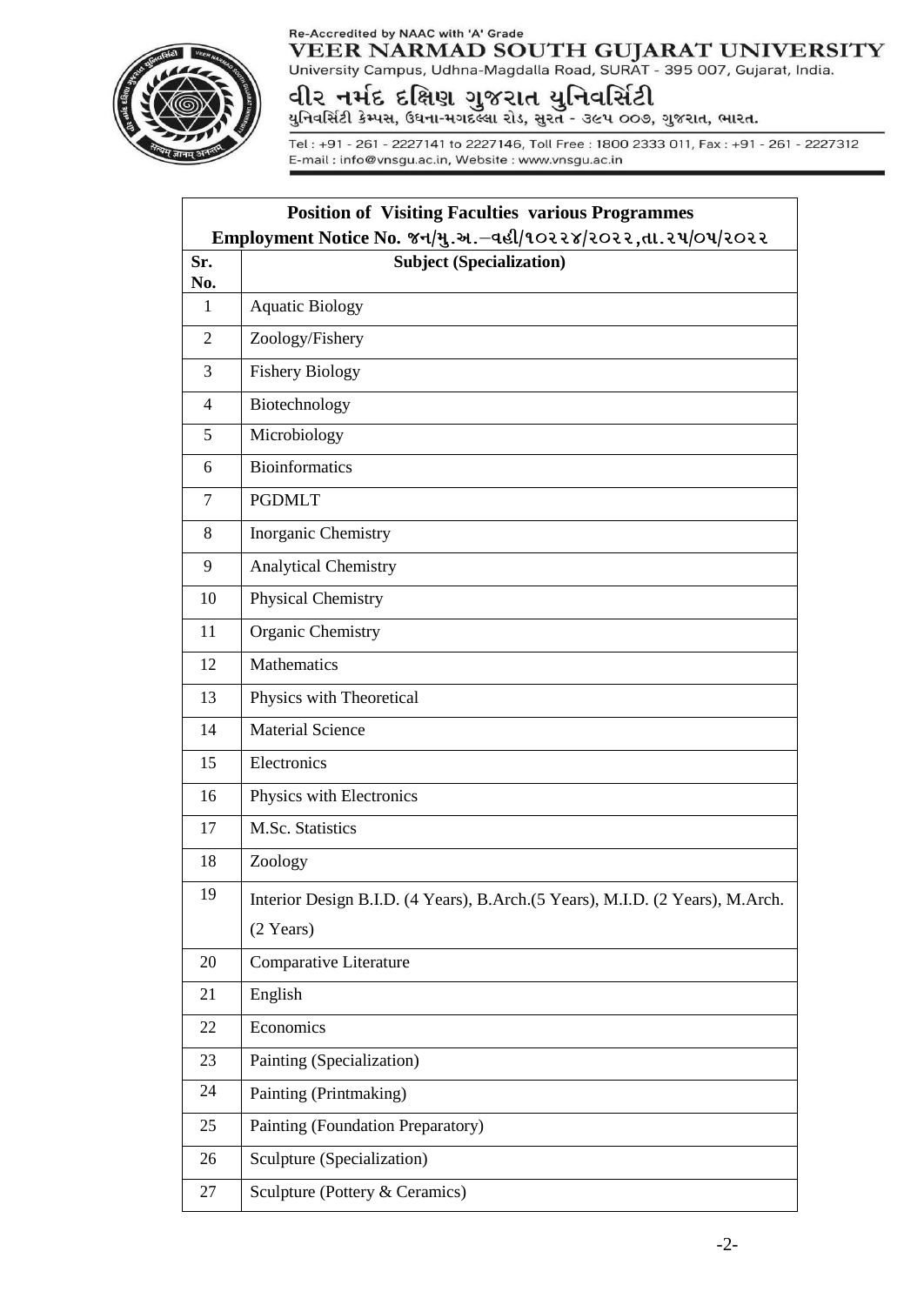| Sr.<br>No. | <b>Subject (Specialization)</b>                                              |
|------------|------------------------------------------------------------------------------|
| 28         | Sculpture (Foundation Preparatory)                                           |
| 29         | Applied (Graphics Specialization)                                            |
| 30         | Applied (Illustration Specialization)                                        |
| 31         | Applied (Foundation Preparatory)                                             |
| 32         | Art History                                                                  |
| 33         | Gujarati (World Literature)                                                  |
| 34         | Gujarati (Indian Literature)                                                 |
| 35         | Gujarati (Linguistic)                                                        |
| 36         | Gujarati (Folk Literature)                                                   |
| 37         | Gujarati {Criticism (Gujarati, Indian and Western)}                          |
| 38         | HRD {MHRD, MA (HRD), M.L.W., M.Com. (HRD), MBA (HRD)}                        |
|            | *Candidate with additional Degrees/ Qualifications in areas of Law, Computer |
|            | Science, Statistics and Psychology will be preferred.                        |
| 39         | Mass Communication & Radio, TV New/Social Media                              |
| 40         | Library & Information Science                                                |
| 41         | Sociology                                                                    |
| 42         | M.S.W.                                                                       |
| 43         | Financial and Management Accounting                                          |
| 44         | <b>Botany</b>                                                                |
| 45         | Computer Science and Information Technology                                  |
| 46         | Education                                                                    |
| 47         | Law                                                                          |
| 48         | <b>Rural Studies</b>                                                         |
| 49         | M.Sc.(Agriculture) Ext. Edu.                                                 |
| 50         | Life Science/Bioscience/Botany/Zoology                                       |
| 51         | M.Arch.(Landscape Architecture)                                              |
| 52         | Hindi                                                                        |
| 53         | Master of Labor Welfare                                                      |
| 54         | <b>Applied Statistics</b>                                                    |
| 55         | <b>Public Administration</b>                                                 |
| 56         | Sanskrit                                                                     |
| 57         | Any Other Subject                                                            |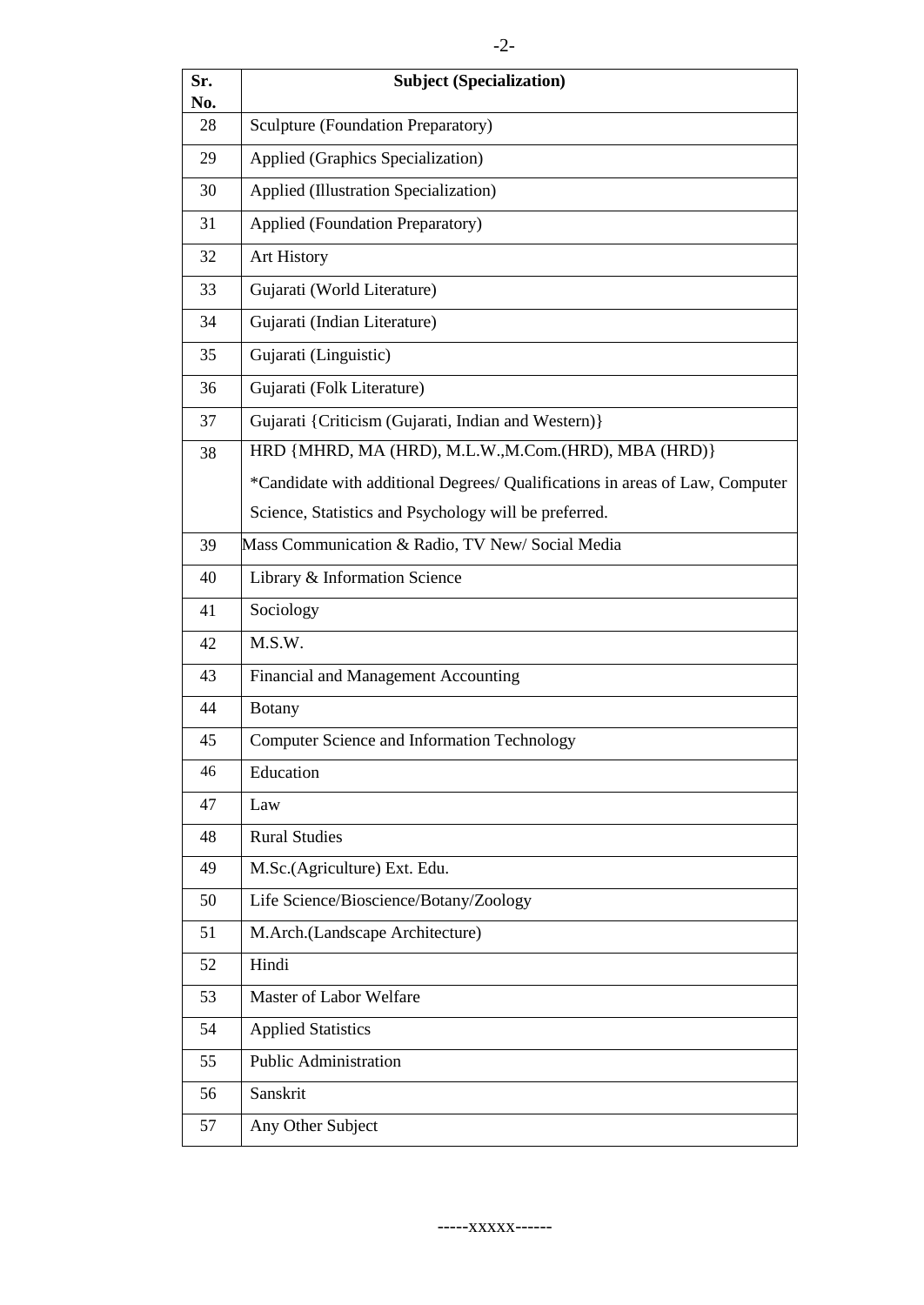### Re-Accredited by NAAC with 'A' Grade **VEER NARMAD SOUTH GUJARAT UNIVERSITY**



University Campus, Udhna-Magdalla Road, SURAT - 395 007, Gujarat, India.

વીર નર્મદ દક્ષિણ ગુજરાત યુનિવસિંટી યુનિવર્સિટી કેમ્પસ, ઉધના-મગદલ્લા રોડ, સુરત - ૩૯૫ ૦૦૭, ગુજરાત, ભારત.

Tel: +91 - 261 - 2227141 to 2227146, Toll Free: 1800 2333 011, Fax: +91 - 261 - 2227312 E-mail: info@vnsgu.ac.in, Website: www.vnsgu.ac.in

## :: મુલાકાતી અધ્યાપક (Visiting Faculty) ઉમેદવારોની પ્રતિક્ષા યાદીમાં અરજી કરવા માટેની સૂચનાઓ::

- મુલાકાતી અધ્યાપક તરીકેની પ્રતિક્ષા યાદીમાં અરજી કરનાર ઉમેદવારો પૈકી ન્યુનત્તમ યુજીસી, ગુજરાત ٩. સરકાર અને વીર નર્મદ દક્ષિણ ગુજરાત યુનિવર્સિટીના ન્યુનત્તમ ધારાધોરણ પ્રમાણે ડિગ્રી અને લાયકાત ધરાવનાર ઉમેદવારોને પ્રાધાન્ય આપવામાં આવશે.
- ર. ઓ.એસ.ડી. દ્વારા ઉમેદવારનો સંપર્ક કરવામાં આવશે. ઈન્ટરવ્યુ સંદર્ભ કોઇ વિભાગ/ કોલેજ/ પી.જી. સેન્ટરનો ઉમેદવારોએ સંપર્ક કરવો નહીં અથવા ફોન કે પુછપરછ કરવી નહીં.
- ઉમેદવારે રોજગાર કચેરીમાં નોંધણી કરાવી Employment Registration Card અરજી સાથે અપલોડ  $\mathcal{B}$ . કરવાનં રહેશે.
- ઉમેદવારે સંબંધિત પોસ્ટ (જગ્યા) સંદર્ભે અરજીપત્રકની કોપી જરૂરી લાયકાત, અનુભવ, ઉમર તેમજ  $\chi$ . અન્ય વધારાની લાયકાતો અંગેના પુરાવાની ખરી નકલ જયારે ઇન્ટરવ્યુ માટે બોલાવવામાં આવે ત્યારે રજૂ કરવાના રહેશે.
- અરજીપત્રકમાં વધારાની માહિતી આપવા ઉમેદવારની સહી સાથેનો વધારાનો કાગળ સામેલ કરી શકશે. પ.
- અનામત કેટેગરી (એસ.સી./એસ.ટી./એસ.ઇ.બી.સી./વિકલાંગ/EWS) ધરાવતાં ઉમેદવારોએ સક્ષમ  $\epsilon$ . સરકારી સત્તા અધિકારીશ્રીનું સર્ટીફીકેટ ઇન્ટરવ્યુ સમયે સાથે લાવવાનું રહેશે.
- ઉમેદવારે ભરેલ અરજીપત્રકમાં પત્રવ્યવહારના સરનામાં, ફોન નંબરમાં ફેરફાર થાય તો તે અંગેની  $\mathcal{O}$ . લેખિતમાં જાણ કુલસચિવશ્રી, વીર નર્મદ દક્ષિણ ગુજરાત યુનિવર્સિટી, ઉધના-મગદલ્લારોડ, સુરત-૩૯૫ 009 ને કરવાની રહેશે.
- અધૂરી ભરેલ વિગતવાળા અરજીપત્રક ગ્રાહ્ય રાખવામાં આવશે નહીં.  $\zeta$ .
- ઉમેદવારે જરૂરી લાયકાત ધોરણ તપાસીને પૂરેપૂરી માહિતી મેળવીને અરજી કરવાની રહેશે. લાયકાત  $\epsilon$ . અંગે કોઇપણ પૂછપરછ ધ્યાને લેવામાં આવશે નહીં
- ઉમેદવારે સ્વ ખર્ચે પ્રતિક્ષા યાદીના ઇન્ટરવ્યુમાં હાજર થવાનું રહેશે.  $90.$
- પ્રત્યક્ષ અથવા પરોક્ષ દાબદબાણ ઉમેદવારને ગેરલાયક ઠેરવવાને પાત્ર છે. 99.
- $92.$ ઓ.એસ.ડી. બોલાવે તે સમયે કોવિડ-૧૯ મહામારીને કારણે સામાજીક દુરી જાળવી કોરોના માટેની સરકારશ્રીની SOP (માર્ગદર્શિકા)નું ચુસ્તપણે પાલન કરવાનું રહેશે.
- કોઇ પણ ઉમેદવાર અગર ખોટી માહિતી આપશે, અધુરી માહિતી કે માહિતી છુપાવવાની કોશિષ કરશે  $93.$ તો તે ઉમેદવાર જે તે જગ્યા માટે ગેરલાયક ઠરશે. અગર આવા ઉમેદવારની નિમણૂંક થશે તો તેને બરતરફ કરવામાં આવશે.